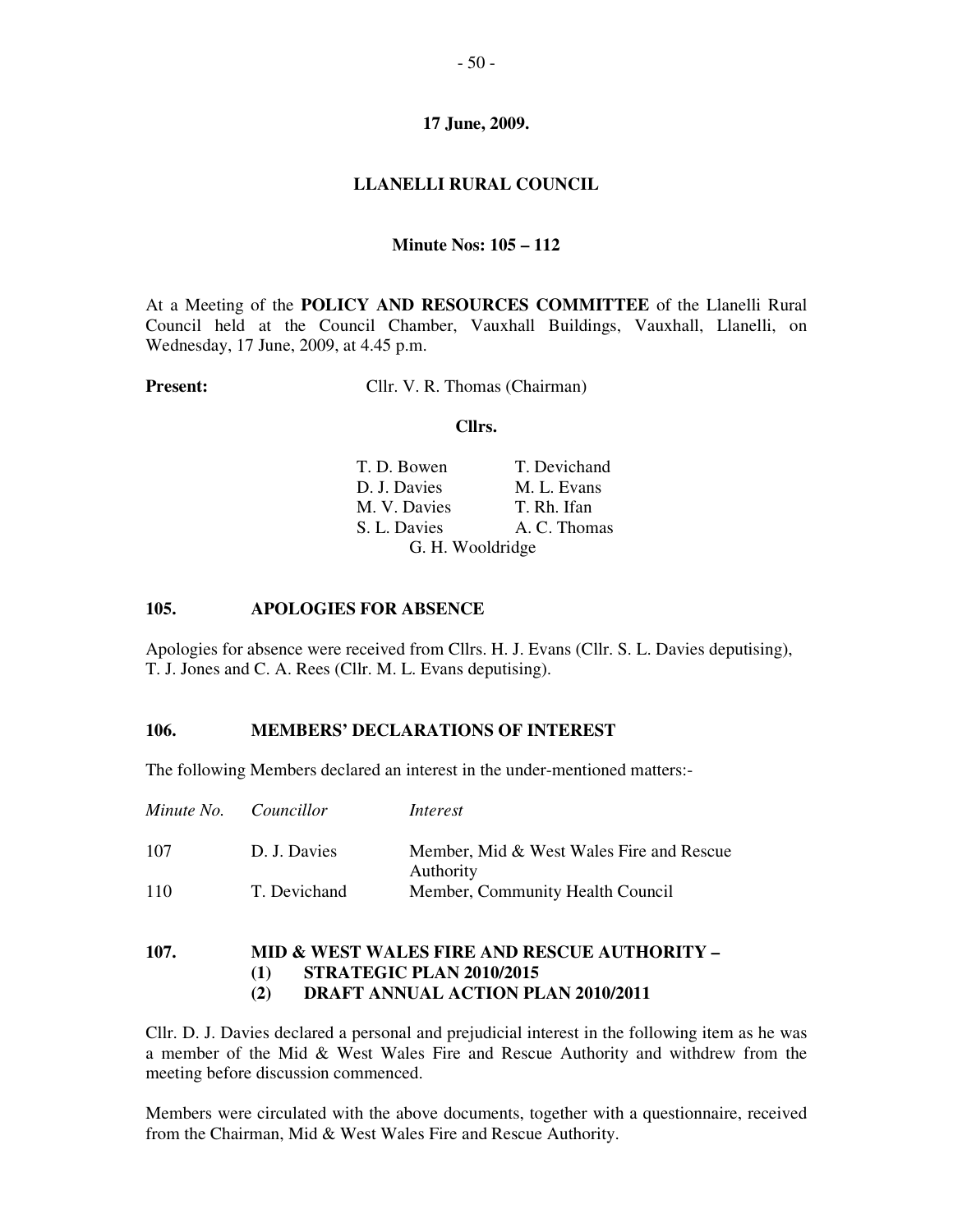Members having welcomed the Strategic Plan 2010/2015, referred to the fact that they valued the services provided by the Authority and were supportive of the excellent on-going work provided by local fire station crews. Support was given to the aims and objectives outlined in the Plan, but it was felt that the inclusion of more facts and figures would have been helpful in order to assess overall performance against objectives. Whilst the Council recognised that the Strategic Plan set out the overall vision of the Fire and Rescue Authority and provided a general framework for the production of annual action plans, Members felt that the inclusion of key targets and performance indicators would have provided a benchmark for assessing on-going performance over the life of the Plan.

The Authority's stance on the measures proposed under 'Sustainable Development and the Environment' was welcomed, however reference was made as to whether the Authority had plans for formal accreditation of its endeavours by applying for ISO: 14,000 – the environmental and management standard.

Members having considered the Draft Annual Action Plan 2010/2011 were supportive of the six key objectives identified. However, reference was again made to the lack of performance targets being incorporated within the plan. The suggestion was made that closer links be established with local authority building control departments (if they did not already exist) to advise on the installation and location of smoke detectors in new build properties/and or home extensions in respect of 'Delivering home fire safety checks', as this would serve as an additional control measure in the prevention and reduction of fire risk.

Members wished to develop and maintain a relationship with the Fire and Rescue Authority and felt it appropriate to request that a representative of the Authority attend a future Council meeting to address Members in greater detail on the programme of work planned over the next five years.

### **RESOLVED** that

- (1) the Clerk forward Members' views and comments to the Chief Fire Officer, Mid & West Wales Fire and Rescue Authority;
- (2) an invitation, requesting a representative of the Authority to attend a future Council meeting to address Members, be made and that
- (3) Members to submit questions to be posed in advance of said meeting.

Cllr. Davies returned to the meeting.

### **108. ACCOUNTS AND AUDIT (WALES) REGULATIONS 2005**

A consultation document was received from the Head of Local Government Finance, Welsh Assembly Government, in respect of making an amendment to the Accounts and Audit (Wales) Regulations 2005. The changes proposed were to take account of the number of developments that had occurred in the recent past, mainly concerning financial and governance reporting.

The first consultation areas for consideration dealt with the signing off and approval of accounts; the Audit Opinion ('True and Fair' view); the Statement of Internal Control and remuneration reporting for senior staff.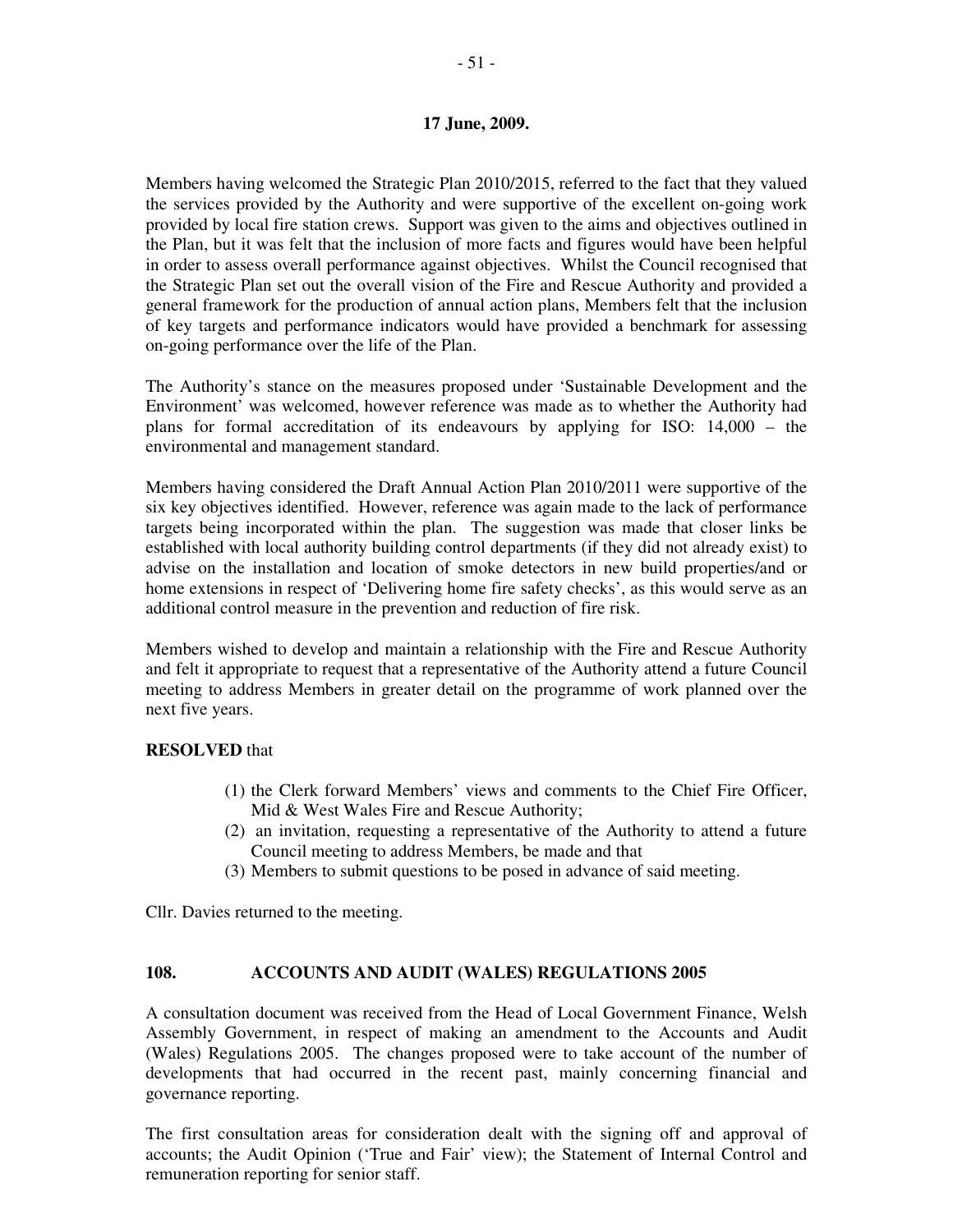The second dealt with matters solely regarding Community and Town Councils, in particular related to earlier closing of statutory accounts; definition of 'proper practices' and the thresholds limits at which particular accounting regimes needed to be applied.

**RESOLVED** that the Deputy Clerk (Administration) respond to the document as appropriate.

# **109. POST OFFICE, PONTHENRI – RE-OPENING OF BRANCH**

Members were circulated with a letter received from the Field Change Advisor, Post Office Ltd., regarding the proposed introduction of a Hosted Outreach service which would operate from Ponthenri Welfare Hall. The service would be provided for nine hours each week on Mondays, Tuesdays and Thursdays, and would offer the same wide range of Post Office products and services.

**RESOLVED** that the information be noted.

## **110. COMMUNITY HEALTH COUNCILS IN WALES – PROPOSALS ON THE FUTURE**

Cllr. T. Devichand declared a personal and prejudicial interest in the following item as she was a member of the Community Health Council and withdrew from the meeting before discussion commenced.

Further to Minute No. 568 (22 April, 2009), a consultation outcome report was received from the Department of Health and Social Services Patient Experience Team, Welsh Assembly Government.

Following discussion, during which Members noted that the basic mechanism was not being changed and with reference being made to the fact that there was a need to share resources, it was

**RESOLVED** that the consultation outcome report be noted.

Cllr. Devichand returned to the meeting.

## **111. PUBLIC BODIES (ADMISSION TO MEETINGS) ACT, 1960**

**RESOLVED** that in view of the confidential nature of the business to be transacted, the following matter be considered in private and that the power of exclusion of the public under Section 1(2) of the Public Bodies (Admission to Meetings Act, 1960) be exercised.